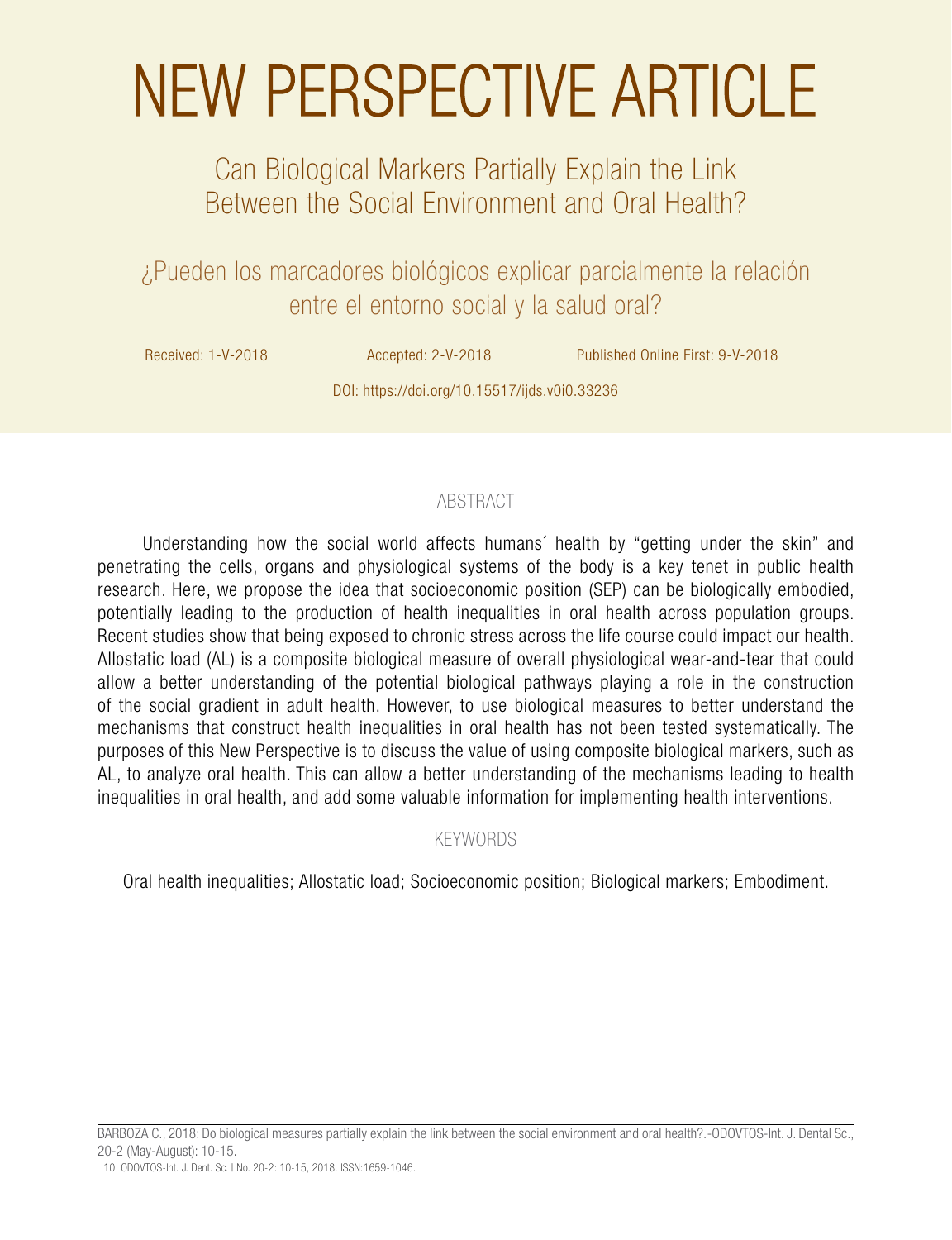#### RESUMEN

Comprender cómo el mundo social afecta la salud de los seres humanos "penetrando bajo la piel" e introduciéndose dentro de las células, los órganos y los sistemas fisiológicos del cuerpo, es un principio clave en la investigación en salud pública. Aquí, proponemos la idea que la posición socioeconómica puede incorporarse biológicamente, lo que puede conducir a la producción de inequidades sociales en salud entre diferentes grupos de población. Estudios recientes muestran que estar expuesto al estrés crónico a lo largo de la vida podría afectar nuestra salud. La carga alostática es una medida biológica compuesta del desgaste fisiológico global del cuerpo que podría permitir una mejor comprensión de las posibles vías biológicas que desempeñan un papel en la construcción del gradiente social en la salud del adulto. Sin embargo, el uso de medidas biológicas para comprender mejor los mecanismos que construyen las inequidades sociales en salud oral, no se ha probado sistemáticamente. El propósito de este boletín de New Perspective es analizar el valor del uso de marcadores biológicos compuestos, como la carga alostática, para analizar la salud oral. Esto puede permitir una mejor comprensión de los mecanismos que conducen a las inequidades sociales en salud oral, y así agregar información valiosa para implementar de manera más adecuada las intervenciones en salud.

#### PALABRAS CLAVE

### Desigualdades sociales en salud oral; Inequidades sociales en salud oral; Posición socioeconómica; Marcadores biológicos; Incorporación biológica.

This New Perspective article stems from a continuing debate in epidemiological and biomedical research, about how the social world in which we live impacts our health. The health of populations reflects the social hierarchy and economic organization (1,2). To improve it, medical researchers should systematically consider how the social world affects individuals´ daily lives. This is crucial for directing and giving context to our research objectives, for a better implementation of effective public health interventions and for improving specific populations' health programs.

Despite being largely preventable, dental diseases continue to represent a major public health challenge in both developed and developing countries. The burden of oral diseases is particularly high among under-privileged groups (3). Across the lifespan, oral diseases negatively impact quality of life (4,5) and social functioning (6), considering their consequences on nutrition (7), infection, pain, speech difficulties (8) and selfesteem (9). Studies have largely documented the link between socioeconomic circumstances and oral health (3,10,11). On average, individuals in the bottom of social hierarchy are those who are more likely to experience oral health problems compared to those on the middle, and they in turn, have worse oral health than those at the top (12). The fine gradient producing health differences on morbidity and mortality according to social class found when analyzing general health, applies to oral health (12,13). This may suggest that the same mechanisms could relate to both general and oral health.

Social epidemiologists have reported three main plausible mechanisms that could explain the social gradient in health. They include the material, behavioral, and psychosocial factors (14). Those mechanisms seems to replicate when analyzing the social gradient in oral health (15): health behaviors (16), psychosocial factors (17,18) and the material/financial factors (19) may account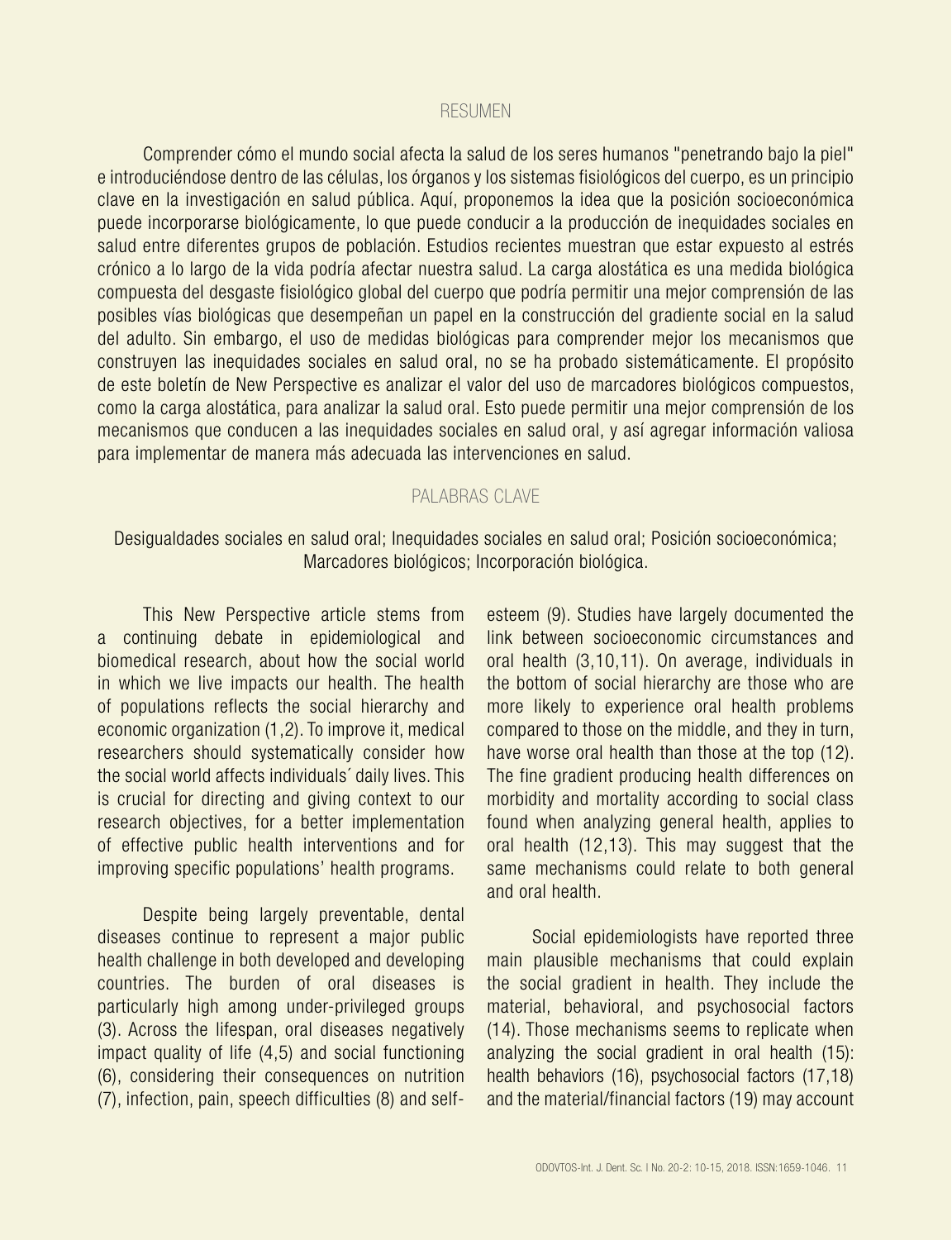for the observed disparities. However, some epidemiological studies have shown that classic determinants are not sufficient for explaining the inequalities observed (20). This may point toward the existence of other mechanisms influencing health, like a potential biological pathway. Nancy Krieger define the notion of embodiment as "how we, like any living organism, literally incorporate, biologically, the world in which we live, including our societal and ecological circumstances" (21). The notion of embodiment posits that every human being is both a social and a biological organism that incorporates the world in which (s)he grows. Analyzing a biological pathway potentially linking the social and the biological, could contribute to a better understanding of how the social world "gets under the skin" to become biological (22). Therefore, the conceptual framework presented by the concept of embodiment may be a useful tool for formulating hypotheses on how oral health inequalities are produced over the life course.

Despite the large number of epidemiological research investigating the link between social status and oral health, few have assessed the extent to which biological markers account for social inequalities in oral health. Growing evidence supports the idea that exposure to stressful conditions over life contributes to physiological dysregulation, subsequently translated into disease, through prolonged activation of stress response systems (23). To partially disentangle the mechanisms between the socioeconomic position across the life course, and later health, some researchers have proposed the use of an integrative biological measure. This may be useful to explore how adverse experiences over the life course may 'get under the skin´. It is suggested that repeated activation of compensatory physiological mechanisms as a response to chronic stress can lead to a physiological wear-and-tear, this is known as allostatic load (AL)(24). In the last two

decades, social epidemiologist have used the concept of AL to explain how chronic stress can lead to physiological dysregulation and disease (25). According to AL theory, cumulative and repeated activation of compensatory physiological mechanism in response to chronic stress can lead to a multisystem predisease state represented by a dysregulation of neuroendocrine, metabolic, inflammatory, or cardiovascular parameters (24). Regarding oral health, AL could be a useful biological measure since overall physiological dysregulation could have negative effects on oral health, by triggering oral diseases, or by deteriorating an ongoing disease process. Some evidence can support this idea: i. it has been suggested that poor oral health could cause inflammatory and immune responses (26); ii. chronic diseases has effects on oral health (27,28), and some evidence suggests the existence of a two-way relationship between, for instance, diabetes and periodontitis (29); iii. chronic and dental diseases share a vast majority of risk factors (30); iv. some propose the existence of a relationship between stress, psychosocial factors and periodontal diseases (26). More recently, Borrel showed an associations between AL and periodontal diseases (31,32). Gomma et al. (33) suggested that, from an aetiological perspective "periodontal disease has consistently been linked to the interplay between plaque and the hostimmune response. Extensive research has shown that while periodontal conditions are initiated by dental plaque, perpetuation of inflammation and the severity and progression of the disease depends upon the effectiveness of the innate immune response to the bacterial biofilm (34)". And regarding caries, they mentioned "is essentially a diet-mediated disease in which host factors, such as immune components in the microbial biofilm and saliva contribute to its progression (28,35,36)". Boyce et al. additionally showed that socioeconomic position, a dysregulation of the hypothalamic–pituitary–adrenal (HPA) axis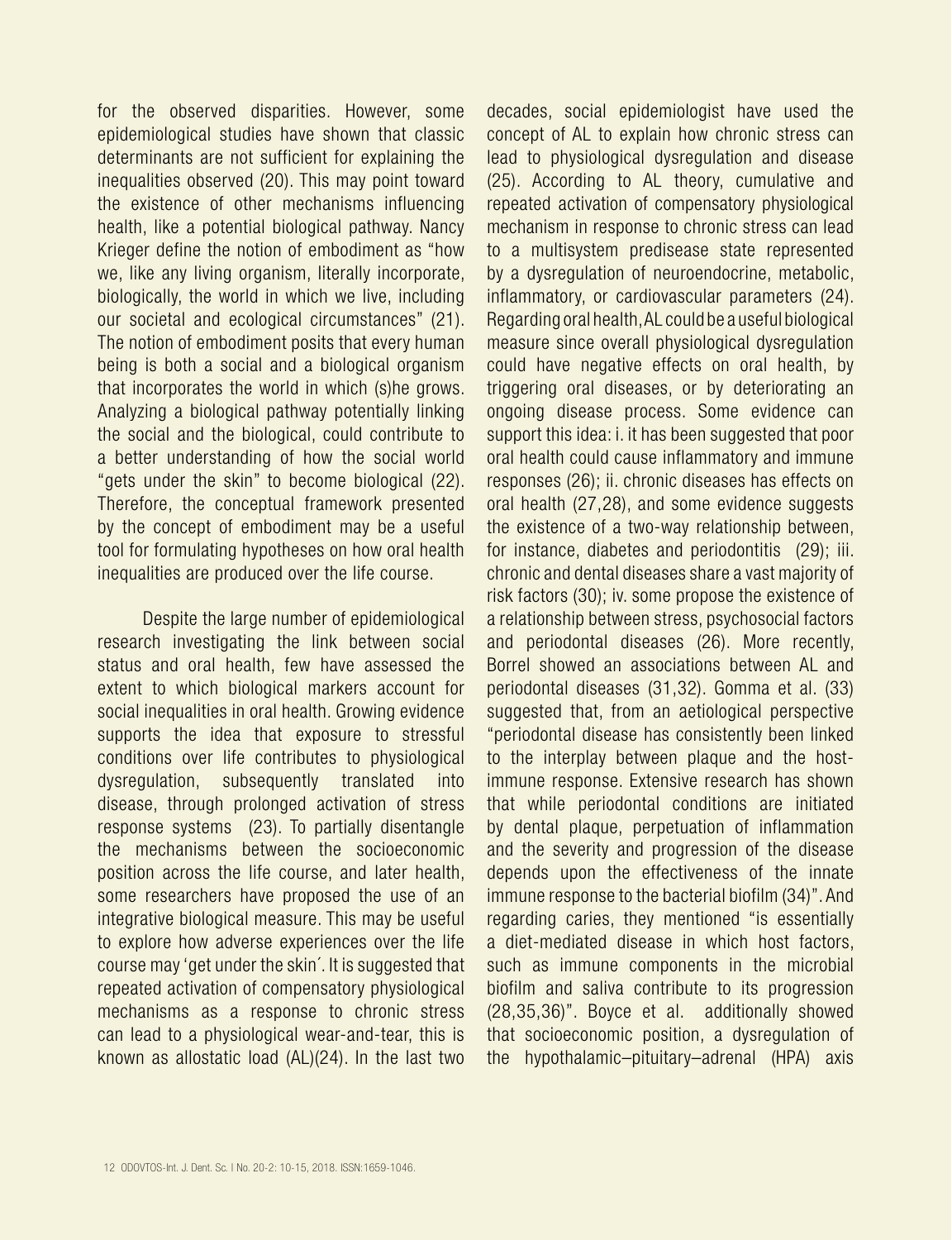(measured using salivary cortisol), and cariogenic bacteria, were independent factors associated with dental caries in children (37,38).

These few studies add some evidence to the hypothesis of a plausible biological underlying mechanism between the social environment and later oral health, via stress response systems, by modifying local and systemic inflammatory and immune responses. Underlying biological mechanisms are plausible, and they can be captured using different measures. AL intent to be an overall measure that can capture the biological effects of stress responses in the body, that could be also used to characterize oral health. Being an objective measure, AL offers the possibility of comparing results from different contexts and to replicate the studies. This may allow to observe how the physiological responses due to chronic stress can affect oral health in different cultural contexts and population subgroups (by sex, age and ethnicity). However more studies are needed to continue to investigate these hypotheses. In that sense, cohort studies containing biological markers and reliable oral health variables are extremely valuable.

In summary, a growing literature suggests that stress responses could have an impact on overall health, and partially explain the social gradient observed. These same mechanisms could apply to oral health social disparities. Stress responses could affect oral health via some biological mechanisms that have been already described as affecting disease development, such as, inflammatory and immune responses. Finally, the ability to measure the way biological markers relate to oral disease development offers many possibilities regarding public health interventions both at a societal level, by investing in social environments, and at an individual level by preventing diseases through behavioral or treatment interventions.

# REFERENCES

- 1. Marmot M., Friel S., Bell R., Houweling T. A., Taylor S. Closing the gap in a generation: health equity through action on the social determinants of health. Lancet. 2008; 372 (9650): 1661-9.
- 2. Marmot M., Wilkinson R., editors. Social Determinants of Health. 2nd ed. Oxford: Oxford University Press; 2006. 376 p.
- 3. Watt R. G., Listl S., Peres M., Heilmann A. Social inequalities in oral health: from evidence to action. London: University College London; 2015. 42p.
- 4. Gerritsen A. E., Allen P. F., Witter D. J., Bronkhorst E. M., Creugers N. H. J. Tooth loss and oral health-related quality of life: a systematic review and meta-analysis. Health Qual Life Outcomes. 2010; 8: 126:1-11.
- 5. Mack F., Schwahn C., Feine J. S., Mundt T., Bernhardt O., John U., et al. The impact of tooth loss on general health related to quality of life among elderly Pomeranians: results from the study of health in Pomerania (SHIP-O). Int J Prosthodont. 2005; 18 (5): 414-9.
- 6. FDI World Dental Federation. The Challenge of Oral Disease-A call for global action. The Oral Health Atlas. 2nd ed. Geneva; 2015. 120 p.
- 7. Nowjack-Raymer R. E., Sheiham A. Numbers of natural teeth, diet, and nutritional status in US adults. J Dent Res. 2007; 86 (12): 1171-5.
- 8. Heilmann A., Tsakos G., Watt R. G. Oral Health Over the Life Course. In: Burtonjeangros C., Editors D. B., Howe L. D., Firestone R., Tilling K., Lawlor D. A., editors. Springer. London: Springer Open; 2015. p. 39-61.
- 9. Rousseau N., Steele J., May C., Exley C. "Your whole life is lived through your teeth": biographical disruption and experiences of tooth loss and replacement. Sociol Health Illn. 2014; 36 (3): 462-76.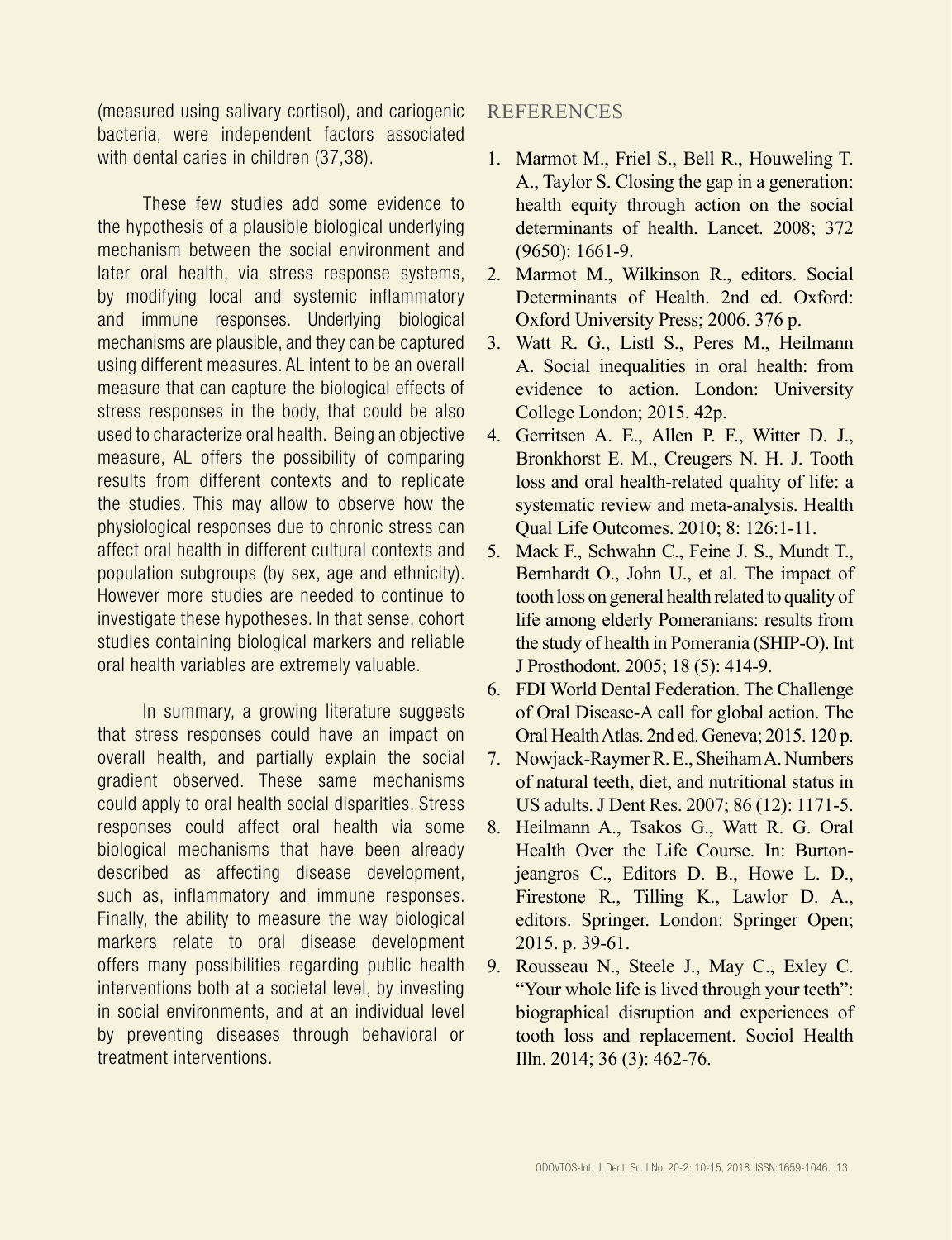- 10. Poulton R., Caspi A., Milne B. J., Thomson WM, Taylor A, Sears MR, et al. Association between children's experience of socioeconomic disadvantage and adult health: a life-course study. Lancet (London, England). 2002; 360 (9346): 1640-5.
- 11. Thomson W. M., Poulton R., Milne B. J., Caspi A., Broughton J. R., Ayers K. M. S. Socioeconomic inequalities in oral health in childhood and adulthood in a birth cohort. Community Dent Oral Epidemiol. 2004; 32 (5): 345-53.
- 12. Marmot M., Bell R. Social determinants and dental health. Adv Dent Res. 2011; 23 (2): 201-6.
- 13. Sabbah W., Tsakos G., Chandola T., Sheiham A., Watt R. G. Social gradients in oral and general health. J Dent Res. 2007; 86 (10): 992-6.
- 14. Bartley M. Health Inequality: An Introduction to Theories, Concepts and Methods. Cambridge: Polity Press; 2003. 224 p.
- 15. Watt R. G. Social determinants of oral health inequalities: implications for action. Community Dent Oral Epidemiol. 2012; 40 Suppl 2:44-8.
- 16. Sabbah W., Tsakos G., Sheiham A., Watt R. G. The role of health-related behaviors in the socioeconomic disparities in oral health. Soc Sci Med. 2009; 68 (2): 298-303.
- 17. Baker S. R., Mat A., Robinson P. G. What Psychosocial Factors Influence Adolescents' Oral Health? J Dent Res. 2010; 89 (11): 1230-5.
- 18. Armfield J. M., Mejía G. C., Jamieson L. M. Socioeconomic and psychosocial correlates of oral health. Int Dent J. 2013; 63 (4): 202-9.
- 19. Fantin R., Delpierre C., Kelly-Irving M., Barboza Solis C. Early socioeconomic conditions and severe tooth loss in middleaged Costa Ricans. Community Dent Oral Epidemiol. 2018; 46 (2):178-84.
- 20. Gallo V., Mackenbach J. P., Ezzati M., Menvielle G., Kunst A. E., Rohrmann S., et

al. Social inequalities and mortality in europe - results from a large multi-national cohort. PLoS One. 2012; 7 (7).

- 21. Krieger N. Embodiment: a conceptual glossary for epidemiology. J Epidemiol Community Health . 2005; 59 (5): 350-5.
- 22. Hertzman C., Boyce T. How experience gets under the skin to create gradients in developmental health. Annu Rev Public Health. 2010; 31 (1): 329-347.
- 23. McEwen B. S., Stellar E. Stress and the individual. Mechanisms leading to disease. Arch Intern Med. 1993; 153 (18): 2093-101.
- 24. Juster R-P, McEwen B. S., Lupien S. J. Allostatic load biomarkers of chronic stress and impact on health and cognition. Neurosci Biobehav Rev. 2010; 35 (1): 2-16.
- 25. Karlamangla A. S., Singer B. H., McEwen B. S., Rowe J. W., Seeman T. E. Allostatic load as a predictor of functional decline. MacArthur studies of successful aging. J Clin Epidemiol. 2002; 55 (7): 696-710.
- 26. Sheiham A., Watt R. G. The common risk factor approach: a rational basis for promoting oral health. Community Dent Oral Epidemiol. 2000; 28 (6): 399-406.
- 27. Cekici A., Kantarci A., Hasturk H., Van Dyke T. E. Inflammatory and immune pathways in the pathogenesis of periodontal disease. Periodontol 2000. 2014; 64 (1): 57-80.
- 28. Taubman M. A., Valverde P., Han X., Kawai T. Immune response: the key to bone resorption in periodontal disease. J Periodontol. 2005; 76 (11 Suppl): 2033-41.
- 29. Chavarry N. G. M., Vettore M. V., Sansone C., Sheiham A. The relationship between diabetes mellitus and destructive periodontal disease: a meta-analysis. Oral Health Prev Dent. 2009; 7 (2): 107-27.
- 30. Preshaw P. M., Alba A. L., Herrera D., Jepsen S., Konstantinidis A., Makrilakis K., et al. Periodontitis and diabetes: a two-way relationship. Diabetologia. 2012; 55 (1): 21–31.